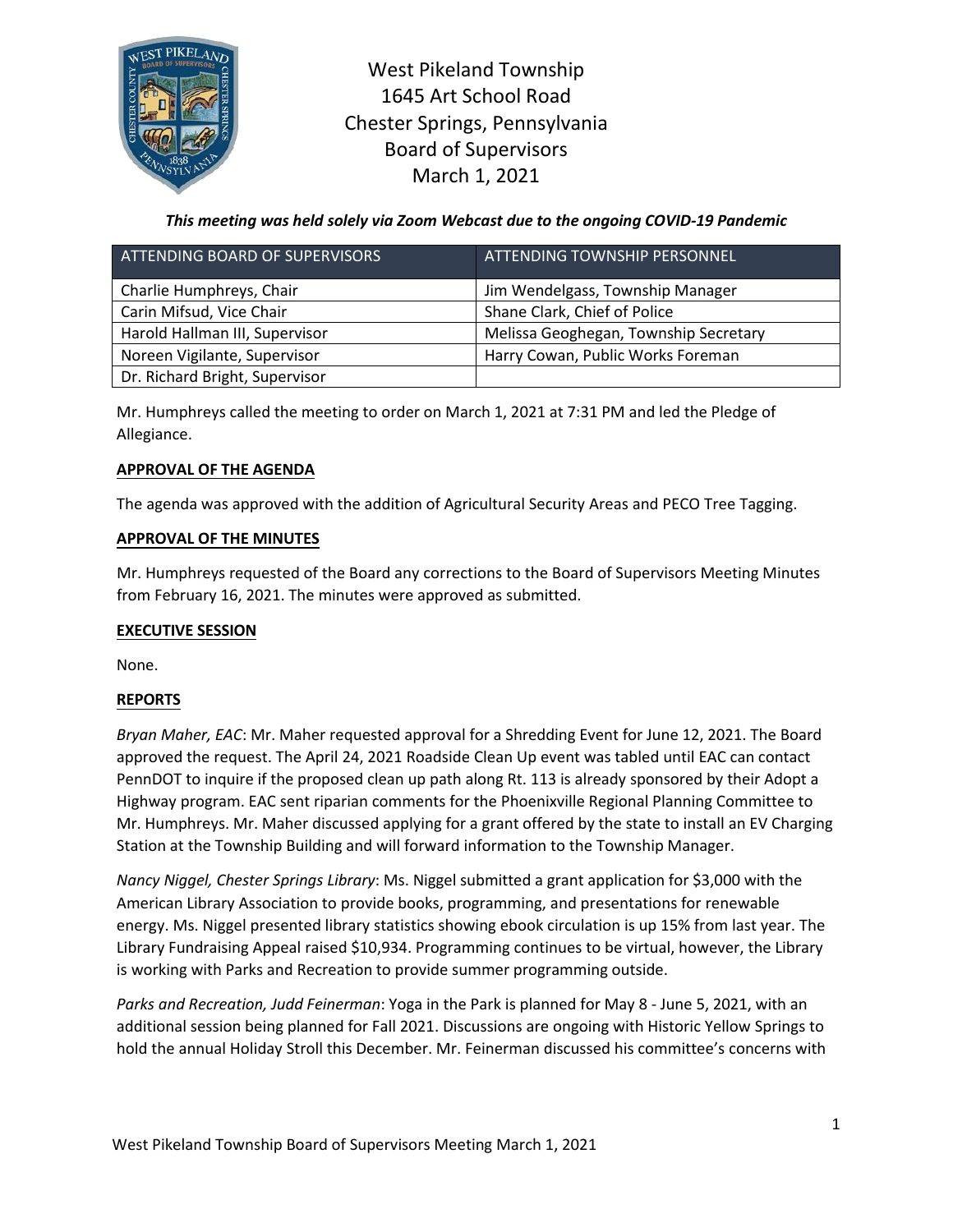

West Pikeland Township 1645 Art School Road Chester Springs, Pennsylvania Board of Supervisors March 1, 2021

dog waste in the parks. Walnut Lane trail signs are scheduled to be installed in the spring. Mr. Feinerman requested an update concerning future use of the donated property on Parker Hill Road.

**PUBLIC COMMENT** *Glenn Wenger, EAC*: Mr. Wenger complimented the Township on its new website.

## **UNFINISHED BUSINESS**

**Backhoe Replacement.** Mr. Hallman motioned to approve the purchase of the John Deere 310SL backhoe. The failed for lack of a second. Ms. Vigilante motioned to approve the purchase of the JCB CCX15 backhoe. Mr. Wendelgass will negotiate with the insurance company to hopefully increase the payment for the backhoe. Dr. Bright, Ms. Mifsud and Mr. Humphreys voted aye. Mr. Hallman abstained, and the motion passed.

**Phoenixville Regional Planning Committee Update**. The next meeting will be on March 31, 2021 after the regular meeting at 7:30pm.

# **NEW BUSINESS**

**Farm Bids 2021/2022.** Mr. Hallman motioned to approve the winning bids of M & M Farm for Bid #1 Clover Mill at \$2,112.00 per year, BH Kreiter LLC for Bid #2 Windolph Knoll at \$3,125.00 per year, and M & M Farm for Bid #3 Walnut Lane at \$3,378.00 per year. The motion was seconded by Dr. Bright and unanimously approved.

**Resolution 2021-07 Grant Application for Phase I Completion of Walnut Lane Park.** Ms. Mifsud motioned to approve the Resolution. The motion was seconded by Ms. Vigilante and unanimously approved.

**Township Communications**. Decision to place photos of supervisors and staff on website tabled.

**2021 Road Maintenance Plan.** The Board will work with Mr. Wendelgass to determine which roads need repairs. Mr. Wendelgass will contact State Representatives for assistance with state road repairs.

**Agricultural Security Areas**. Mr. Wendelgass will send previously completed information and documents to Board.

**PECO Tree Tagging.** Ash trees are currently being tagged by PECO for possible removal throughout the township. Ms. Vigilante suggested the Township contact area Tree Removal companies for township residents to use at a discounted rate.

## **ANNOUNCEMENTS**

The next Board of Supervisors meetings are scheduled for Monday, March 15, 2021 at 7:30 pm and April 5, 2021 at 7:30 PM.